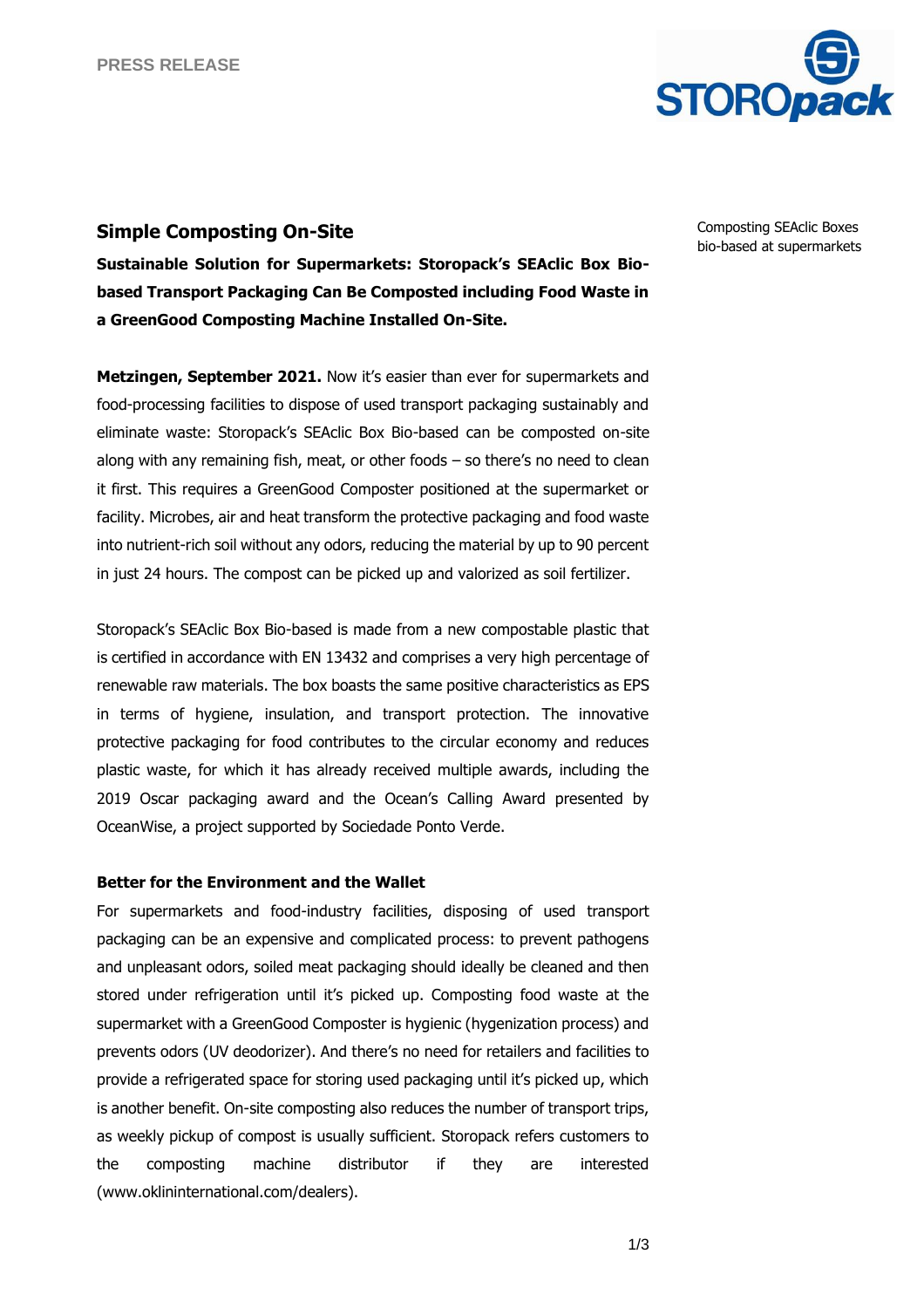

### **Robust and User-Friendly**

Designed to safely transport fish and other fresh foods, the SEAclic Box Bio-based absorbs knocks and ensures that the cold chain remains intact. In addition to having a low weight for reduced transport costs, Storopack's SEAclic Box Biobased also features a user-friendly, environmentally conscious design. Thanks to a click mechanism, the transport box can be securely closed without the need for adhesive or strapping tape. This saves resources and eliminates waste.



Storopack's SEAclic Box Bio-based can be industrially composted along with any waste from remaining fish, meat, or other foods. **Image: Storopack**

\* \* \*

Storopack press releases and print-ready images can also be found online at [www.storopack.com](http://www.storopack.com/) and [www.cc-stuttgart.de/presseportal.](http://www.cc-stuttgart.de/presseportal) Images may be reprinted free of charge for editorial purposes, provided their source is stated.

#### **About Storopack**

Founded as Johannes Reichenecker leather tannery in 1874, since 1959 Storopack Hans Reichenecker GmbH based in Metzingen, Germany, is a specialist for protective packaging. The globally active company produces and supplies made-to-measure and flexible protective packaging for various areas of industry. Storopack is present with own